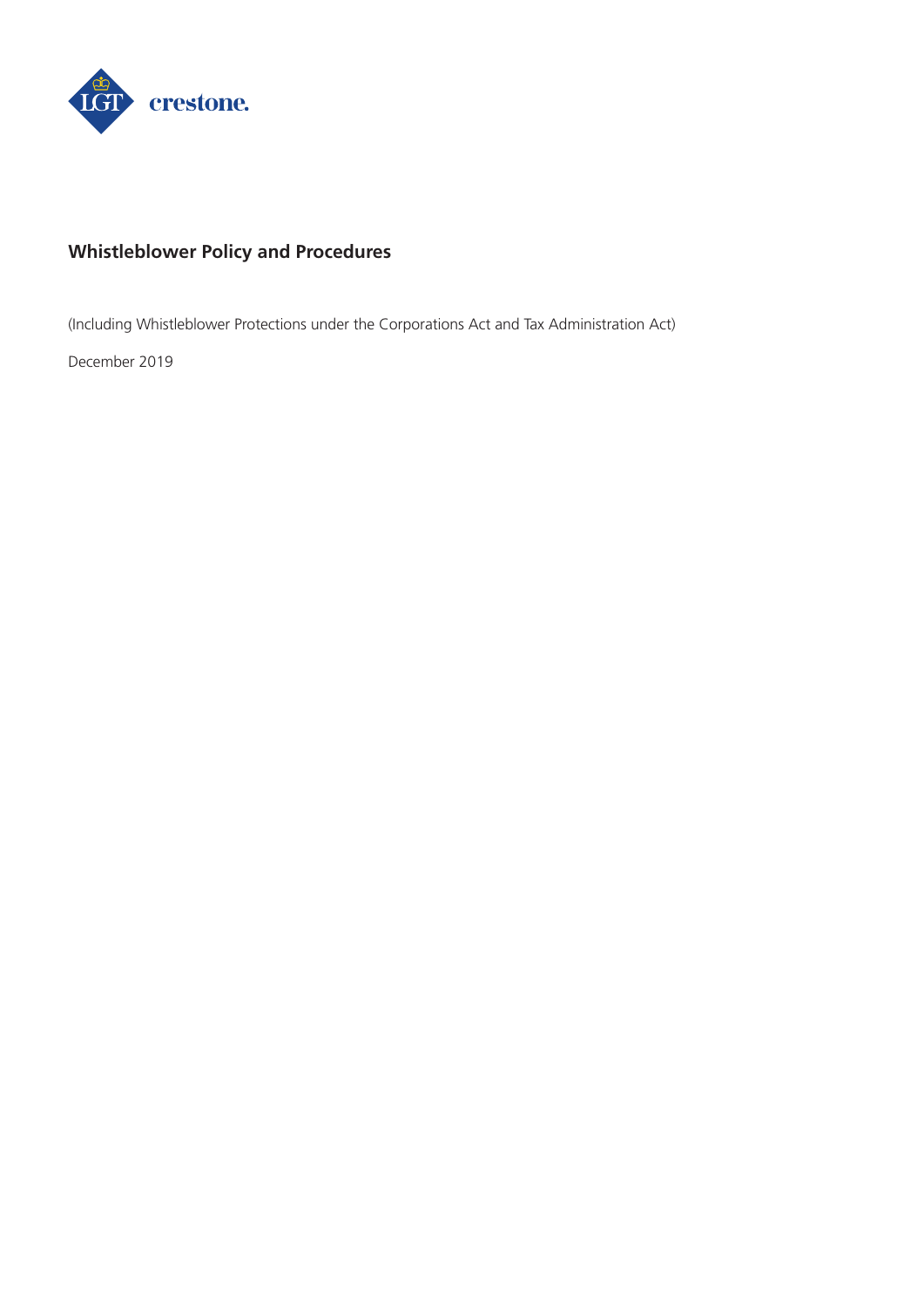# **Important contacts**

### **Whistleblower Protection Officer:**

Jessica Clarke **Tel:** +61 2 8422 5558 **Email:** Jessica.Clarke@crestone.com.au

### **Whistleblower Investigation Officer:**

Lucienne Layton Tel: +61 2 8422 5592 **Email:** Lucienne.Layton@crestone.com.au

### **Anonymous disclosure:**

Please see section 4.1.3(c)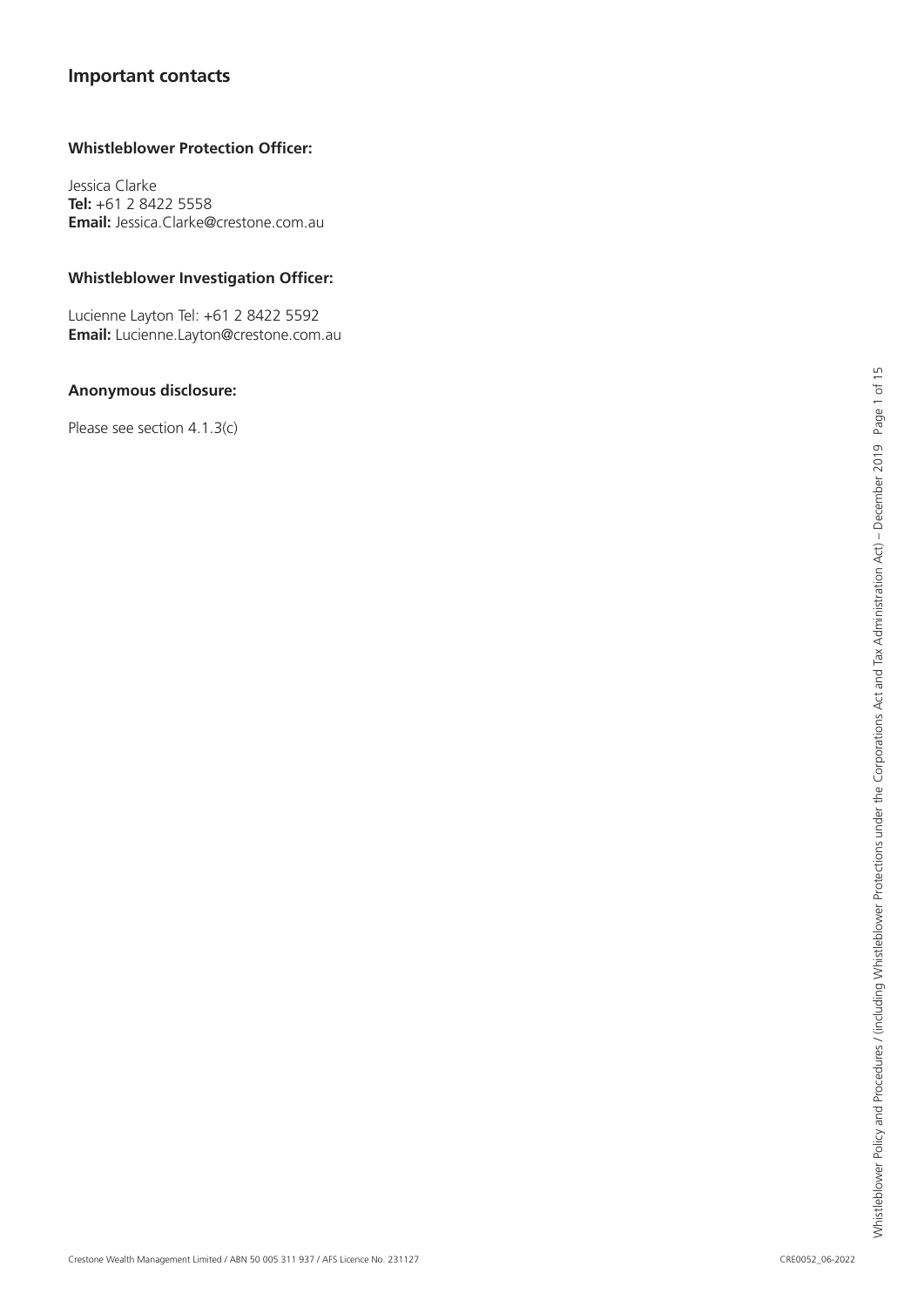# **Contents**

| 1                       | <b>Policy</b>                                            | 3                       |  |
|-------------------------|----------------------------------------------------------|-------------------------|--|
| 1.1                     | Summary                                                  |                         |  |
| 1.2                     | Commitment                                               | 3                       |  |
| 1.3                     | Policy objective                                         | 3                       |  |
| 1.4                     | Who this Policy applies to                               |                         |  |
| $\overline{\mathbf{2}}$ | <b>Definitions</b>                                       | 4                       |  |
| 3                       | <b>Roles and responsibilities</b>                        | 5                       |  |
| 3.1                     | Whistleblower Protection Officer                         |                         |  |
| 3.2                     | Whistleblower Investigation Officer                      |                         |  |
| 3.3                     | Role of Human Resources                                  | 5                       |  |
| 4                       | <b>Ways to make a Disclosure</b>                         | 6                       |  |
| 4.1                     | Who to escalate to                                       |                         |  |
|                         | <b>Statutory Disclosures</b><br>4.1.1                    | 6                       |  |
|                         | Seeking information before Disclosure<br>4.1.2           | 6                       |  |
|                         | 4.1.3<br>Whistleblower reporting channels                | 6                       |  |
| 4.2                     | Reporting concerns                                       | 6                       |  |
| 5                       | <b>Investigation of Disclosures</b>                      | $\overline{\mathbf{z}}$ |  |
| 5.1                     | Overview                                                 | 7                       |  |
| 5.2                     | Investigation process                                    |                         |  |
| 6                       | <b>Whistleblower's rights</b>                            | 8                       |  |
| 6.1                     | Protections available                                    | 8                       |  |
| 6.2                     | Whistleblower immunity                                   |                         |  |
| 6.3                     | Communication with the Eligible Whistleblower            | 8                       |  |
| 6.4                     | Management of a person against whom a report is made     | 8                       |  |
| 7                       | <b>Further information</b>                               | 9                       |  |
|                         | Annexure - A Processes Relating To Statutory Disclosures | 10                      |  |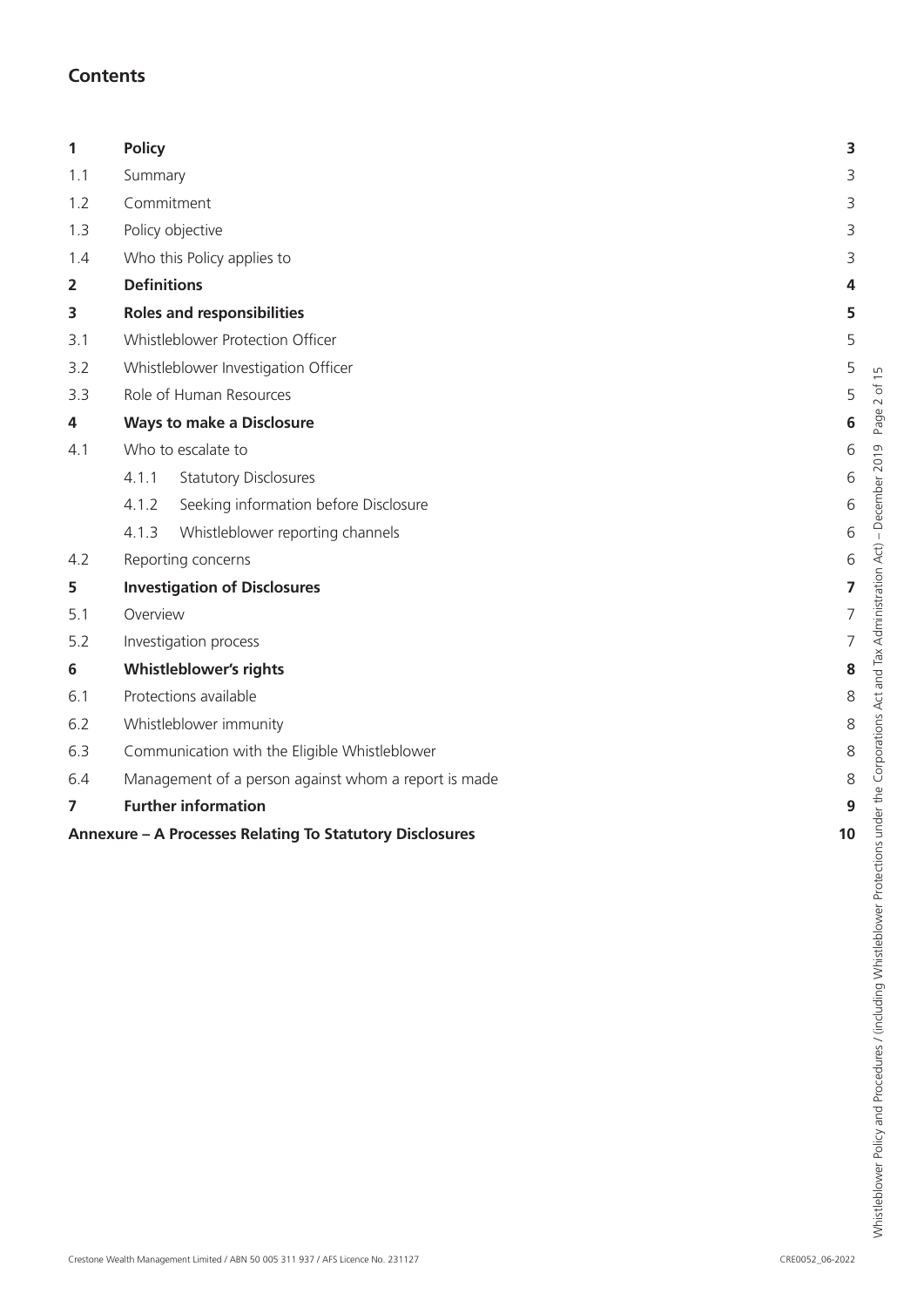# <span id="page-3-0"></span>**1 Policy**

### **1.1 Summary**

A whistleblower policy which incorporates appropriate protections for whistleblowers is an important element in detecting and deterring corrupt, illegal or other undesirable conduct. It is designed to:

- − encourage the reporting of matters that may cause financial and non-financial loss or reputational damage;
- enable the effectively management of reports from whistleblowers in a way that protects their identity and provides for secure and appropriate consideration of their information;
- protect whistleblowers against retaliatory action by any person (internal or external); and
- provide the appropriate infrastructure to support the policy.

In addition, the *Corporations Act 2001* (Cth) (**Corporations Act**) and *Tax Administration Act 1953* (Cth) (**Tax Administration Act**) set out requirements (including whistleblower protections) in relation the reporting of specified misconduct or improper states of affairs (**Statutory Disclosures**).

## **1.2 Commitment**

Crestone treats any case of alleged misconduct or wrongdoing with the utmost seriousness. It is committed to promoting and maintaining the highest standards of legal, ethical and moral behaviour.

This Policy outlines our commitment to maintaining an environment in which Eligible Whistleblowers are able, without fear of retaliatory action, to report concerns about any serious instances of wrongdoing that they believe may be occurring within Crestone.

### **1.3 Policy objective**

It is important to have a Whistleblower Policy so Eligible Whistleblowers know there is a framework in which they can disclose identified misconduct or wrongdoing, without facing victimisation or reprisal. It is also acknowledged that the Whistleblower Policy is a practical tool to help Crestone identify wrongdoing (which may not be uncovered unless there is a safe and secure means for disclosing wrongdoing) and encourage Eligible Whistleblowers to have the confidence to raise identified misconduct.

The purpose of this Policy is to achieve:

- − more effective compliance with relevant laws;
- − more efficient fiscal management;
- − a healthier and safer working environment;
- − more effective management;
- − improved morale; and
- − an enhanced perception and the reality that we are taking concerns seriously.

This Policy is not intended to replace other reporting processes, such as those for dispute resolution or incident and breach management except where the issue is of a serious matter and existing reporting systems have failed to address the issue or addressed it in an inadequate manner, or where anonymity is sought by the Eligible Whistleblower.

### **1.4 Who this Policy applies to**

This Policy applies to an Eligible Whistleblower who makes a Statutory Disclosure in the form and manner set out in Annexure A and to Crestone staff involved in the management of such disclosures.

Crestone staff may also be eligible to report matters which are not covered by the Corporations Act or Tax Administration Act and should refer to the separate internal policy available on the Crestone SharePoint site.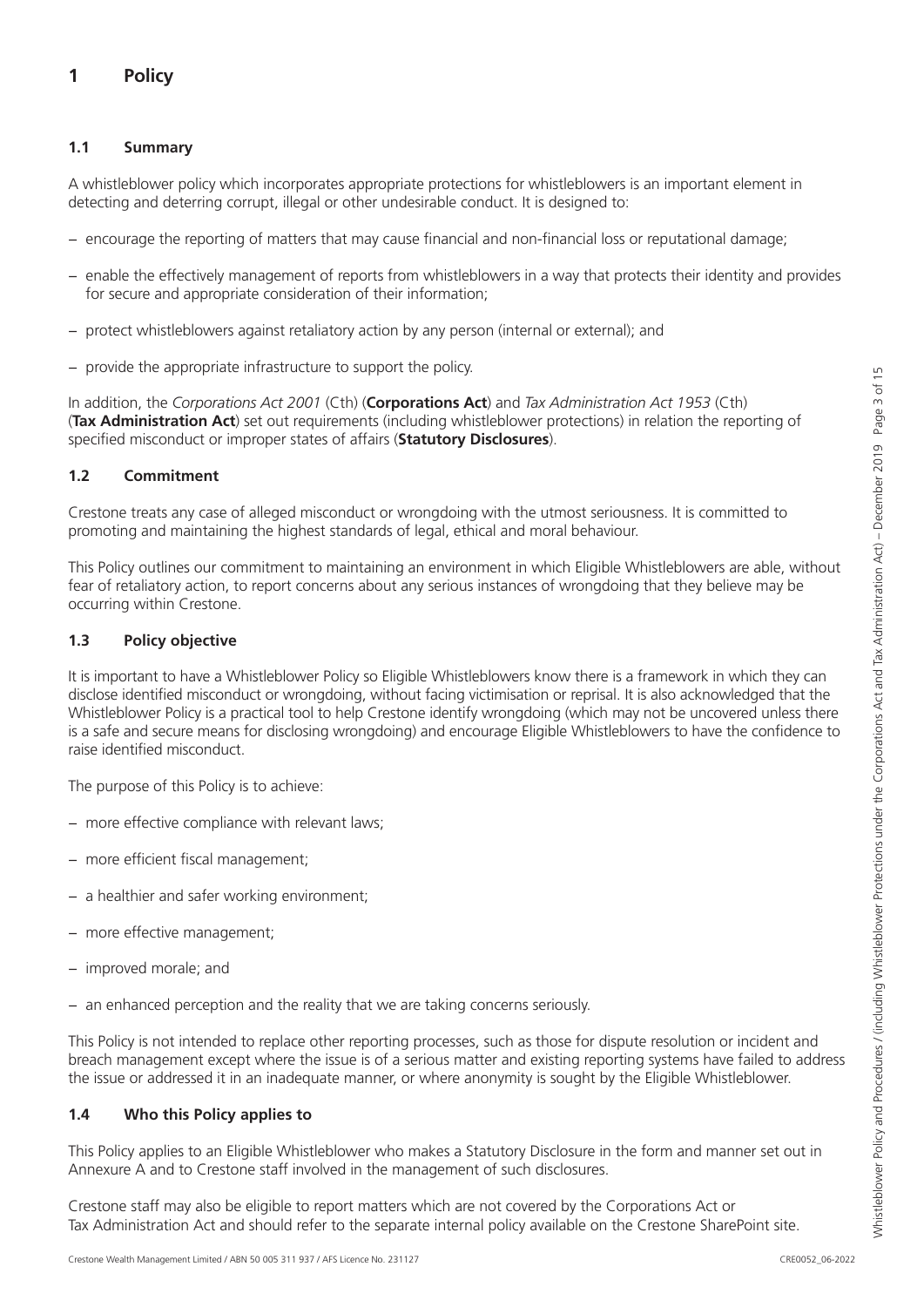# Whistleblower Policy and Procedures / (including Whistleblower Protections under the Corporations Act and Tax Administration Act) - December 2019 Page 4 of 15 Whistleblower Policy and Procedures / (including Whistleblower Protections under the Corporations Act and Tax Administration Act) – December 2019 Page 4 of 15

# <span id="page-4-0"></span>**2 Definitions**

**Crestone** means Crestone Holdings Limited ACN 606 011 974 or any of its subsidiaries.

**Disclosure** means a Statutory Disclosure made to Crestone.

**Eligible Whistleblower** is an individual who is, or has been, any of the following in relation to Crestone:

- − an employee (including contractors) or officer;
- − a supplier of goods or services (whether paid or unpaid), including their employees;
- − an associate; and
- − a relative1 , a dependent or dependent of a spouse of any of the above individuals.

**Statutory Disclosure** is a disclosure concerning misconduct or an improper state of affairs or circumstances regarding Crestone as set out in section A.2 of Annexure A.

1 In relation to Statutory Disclosures under the Tax Administration Act, only a spouse or child of one of the above individuals (or a dependent of one of the above individuals or their spouse) is an Eligible Whistleblower.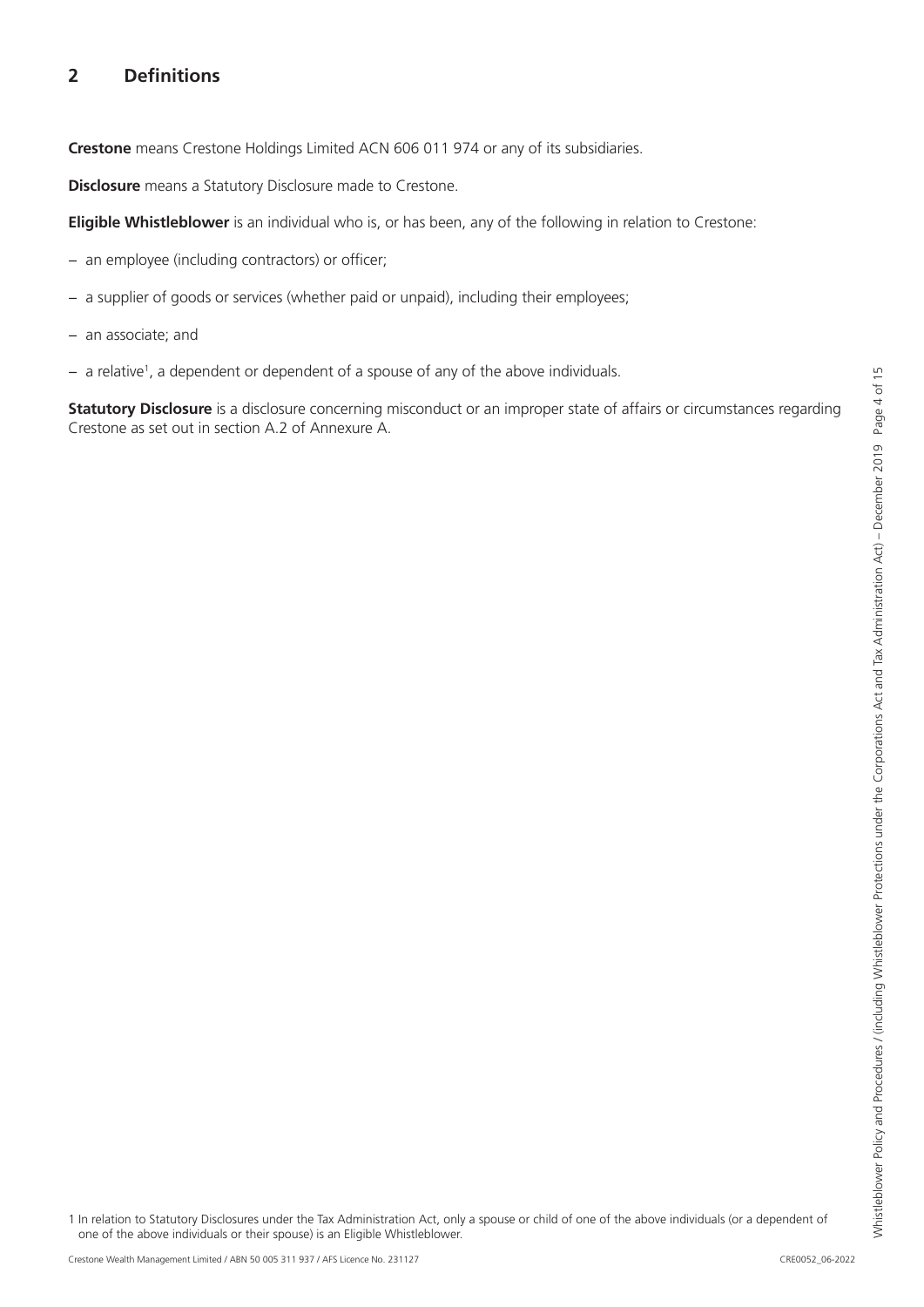# <span id="page-5-0"></span>**3 Roles and responsibilities**

### **3.1 Whistleblower Protection Officer**

The Head of Human Resources is the Whistleblower Protection Officer. The primary role of the Whistleblower Protection Officer is to ensure that the rights of the Eligible Whistleblower are respected and that the protective measures outlined in this Policy are abided by, from the moment the Eligible Whistleblower makes a Disclosure.

### **3.2 Whistleblower Investigation Officer**

The Chief Risk Officer is the Whistleblower Investigation Officer. The Whistleblower Investigation Officer is responsible for reviewing the Disclosure made by the Eligible Whistleblower, undertaking the necessary investigations, liaising with the Chief Executive Officer in relation to the Disclosure and reporting to regulators and to the Audit, Risk & Compliance Committee (**ARCC**) and/or the Board (as required).

The Whistleblower Investigation Officer will also liaise with the Whistleblower Protection Officer in relation to communications with the Eligible Whistleblower, as required.

### **3.3 Role of Human Resources**

Human Resources must:

- − ensure that Crestone's Human Resources policies and guidance are consistent with this Policy;
- ensure that Crestone's employment policies including any disciplinary procedures, are consistent with this Policy; and
- − assist the Whistleblower Investigation Officer to ensure that the Eligible Whistleblower is protected and provide counselling and support to the Eligible Whistleblower, as required.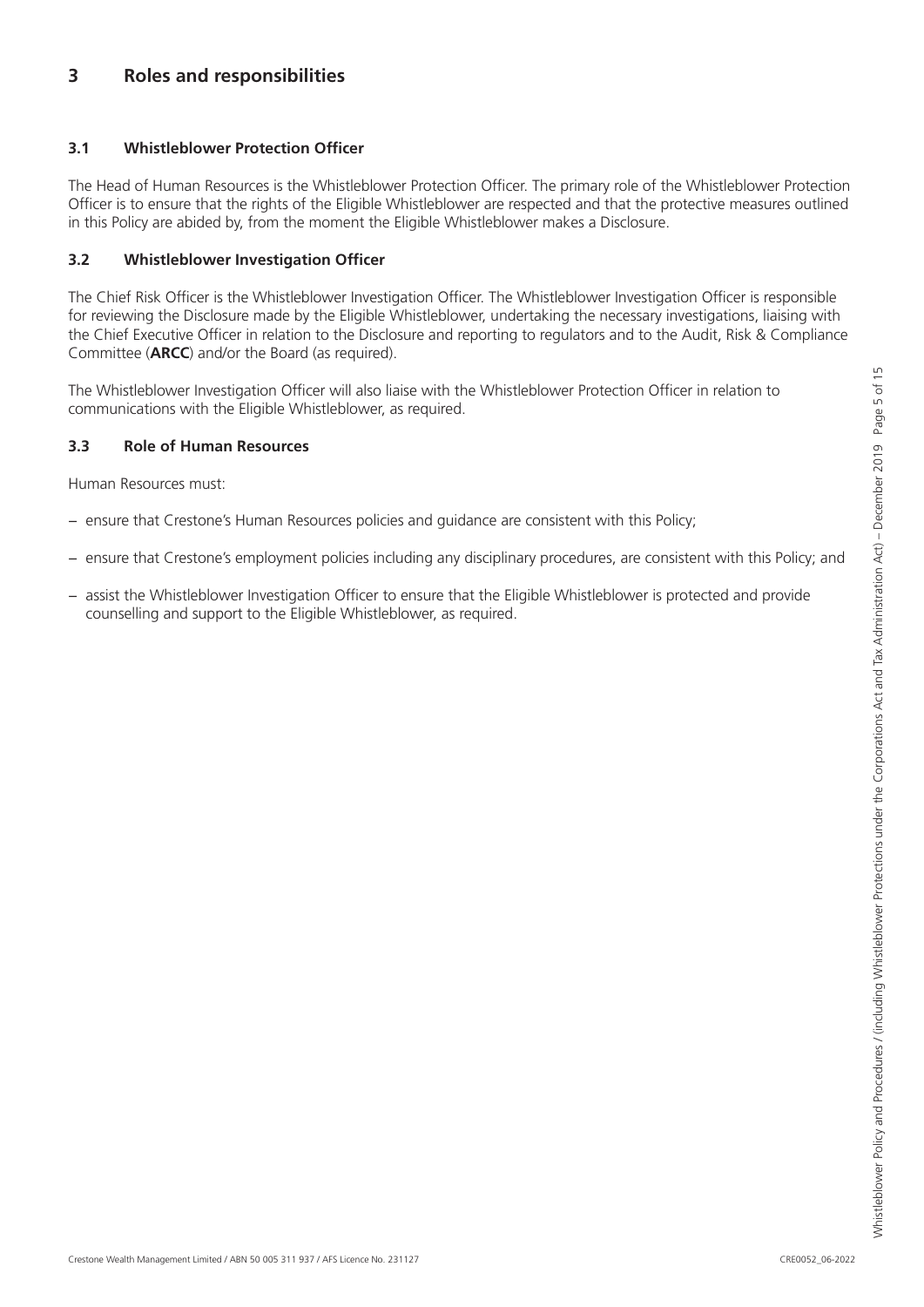# <span id="page-6-0"></span>**4 Ways to make a disclosure**

### **4.1 Who to escalate to**

### **4.1.1 Statutory Disclosures**

Eligible Whistleblowers who wish to make a Statutory Disclosure are encouraged to use the reporting channels set out under section 4.1.3 below, which are consistent with the reporting procedures permitted under the Corporations Act. In addition, Annexure A sets out other ways an Eligible Whistleblower may make a Statutory Disclosure, should they decide this is more appropriate.

### **4.1.2 Seeking information before Disclosure**

If an Eligible Whistleblower wishes to seek additional information before formally making a Statutory Disclosure, the Eligible Whistleblower may contact Crestone through one of the reporting channels set out in section 4.1.3 below.

### **4.1.3 Whistleblower reporting channels**

An Eligible Whistleblower may make a Disclosure in any of the following ways:

### (a) **Line Manager**

Eligible Whistleblowers may make a Disclosure with the line manager of the relevant business unit. The line manager must pass on the matter to the Whistleblower Protection Officer and the Whistleblower Investigation Officer, while keeping the identity of the Eligible Whistleblower confidential.

### (b) **Whistleblower Protection Officer and/or Whistleblower Investigation Officer**

Whistleblowers may wish to make a Disclosure by approaching the Whistleblower Protection Officer and/or Whistleblower Investigation Officer who will keep the Disclosure and their identity confidential.

### (c) **Anonymous Disclosure**

Eligible Whistleblowers wishing to make an anonymous Disclosure may use an encrypted, disposable email address to contact the Whistleblower Protection Officer and/or the Whistleblower Investigation Officer. For example, ProtonMail is a free, secure, end-to-end emailing service that shields identifiable metadata which exists on normal emailing platforms. When signing up, the Eligible Whistleblower should choose a username that does not identify his or her identity. Please email the Disclosure to whistleblowing@crestone.com.au. The Eligible Whistleblower should retain the password securely, and check the email regularly in case we have any questions or would like to advise the progress or result of the investigation.

Disclosure maybe made during or outside business hours. An Eligible Whistleblower is entitled to remain anonymous in making a Disclosure and may refuse to answer questions that they feel could reveal their identity. However, Eligible Whistleblowers that choose to remain anonymous should note that this may make an investigation more difficult or impracticable (as the Whistleblower Investigation Officer cannot ask further questions) and we will not be able to advise as to progress or results of the investigation.

### **4.2 Reporting concerns**

When making a Disclosure, the Eligible Whistleblower should consider the following:

- − stay calm;
- − remember that you are a witness and not a complainant;
- − provide facts that support the reason for the Disclosure;
- − let the facts speak for themselves do not make allegations;
- − remember that you may be mistaken or that there may be an innocent or good explanation; and
- − do not become a private detective.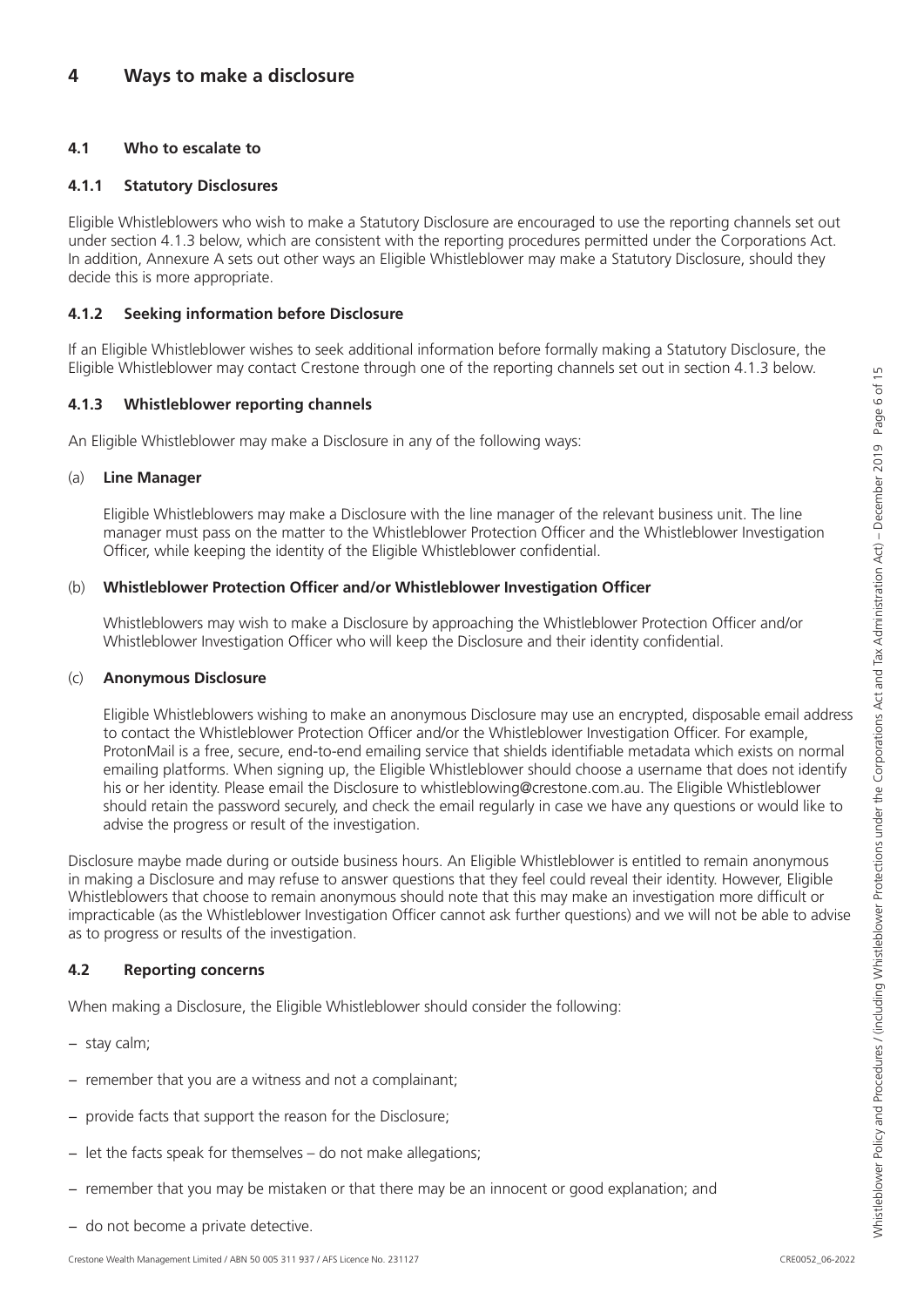# <span id="page-7-0"></span>**5 Investigation of disclosures**

### **5.1 Overview**

All Disclosures will be thoroughly investigated by the Whistleblower Investigation Officer with the objective of locating evidence that either substantiates or refutes the issues raised by the Eligible Whistleblower. Consideration will be given to whether an outside investigator should be appointed to manage the process.

The investigation will be conducted in a fair and impartial way, following principles of natural justice. This means the investigation will be conducted without bias and independently of the Eligible Whistleblower and the business unit and person(s) the subject of the alleged misconduct or wrongdoing.

In addition, the person(s) against whom an allegation of wrongdoing is made will be given the opportunity to comment. The Whistleblower Investigation Officer will also ensure that an appropriate audit trail is maintained of the evidence that has been collected and decisions made during the investigation.

Following the investigation, the Whistleblower Protection Officer and Whistleblower Investigation Officer will convene to determine an appropriate response. Where issues of discipline arise, the response will follow normal disciplinary procedures.

The findings will also be shared (as appropriate) with the Eligible Whistleblower and the person(s) the subject of the allegations of wrongdoing or misconduct. All information shared must be kept strictly confidential.

### **5.2 Investigation process**

The high-level process for investigating a Disclosure is described below. Unless otherwise specified, each step is performed or oversighted by the Whistleblower Investigation Officer. Each step of the investigation must be carried out in a timely manner.

### **Step 1: Receive Eligible Whistleblower Disclosure**

- − Accept incoming Disclosure;
- − Screen Disclosure;
- − Acknowledge to the Eligible Whistleblower receipt of Disclosure; and
- − Document Disclosure.

### **Step 2: Analyse Disclosure**

- − Identify the key allegations of misconduct and/or wrongdoing;
- − Determine an appropriate investigation plan;
- − Determine the timeframe for the investigation; and
- − Determine who will conduct the investigation.

### **Step 3: Investigate**

- − Appoint investigation team (as necessary); and
- − Conduct the investigation.

### **Step 4: Resolve the issues**

- − Document and implement a corrective action plan (as required);
- − Determine any disciplinary action in accordance with normal disciplinary procedures; and
- − Determine if the alleged misconduct/wrongdoing requires reporting to regulators or the AFP.

### **Step 5: Communicate the investigation outcomes**

- − The alleged wrongdoer;
- − The Eligible Whistleblower; and
- − The CEO/Board as appropriate.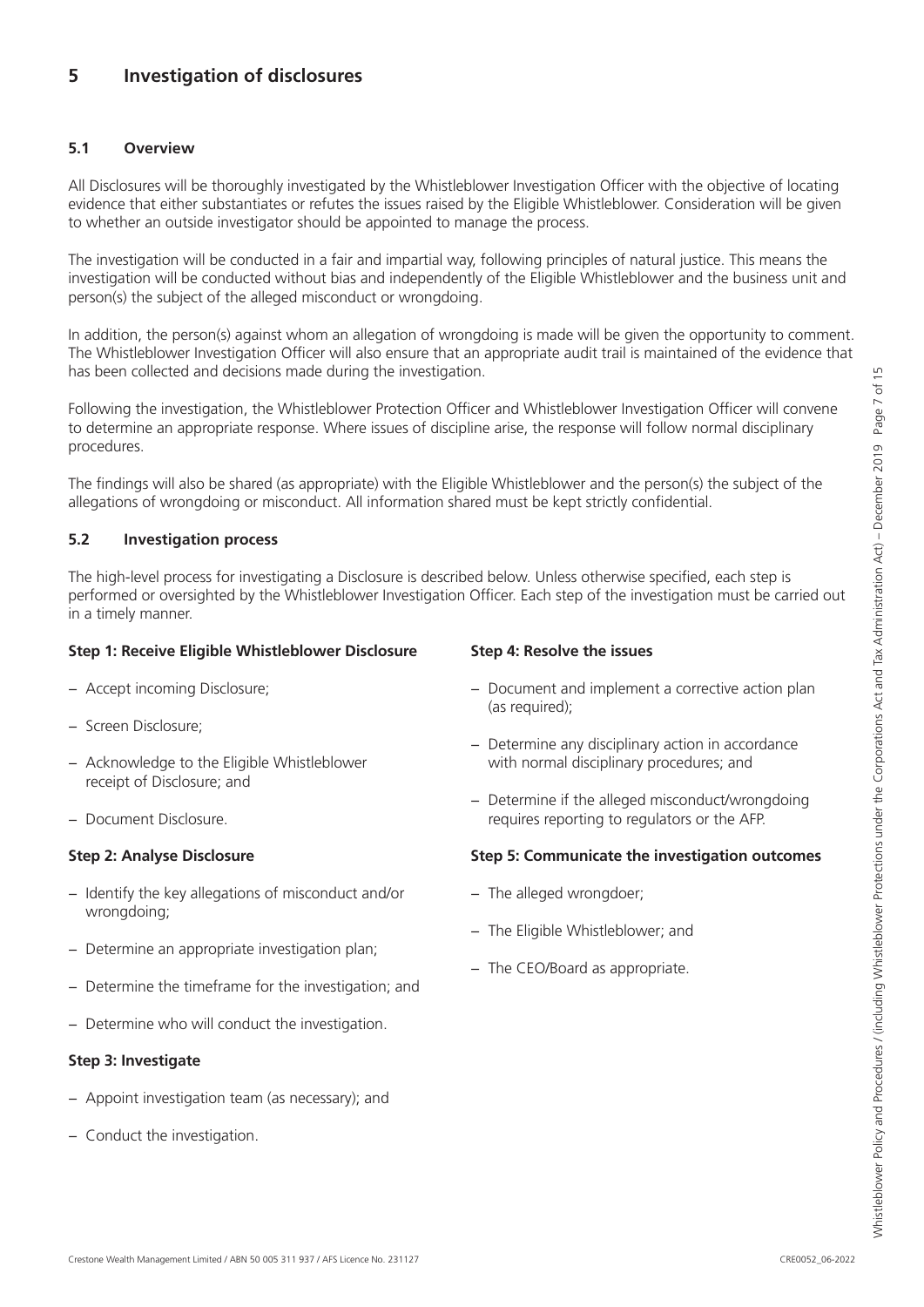# <span id="page-8-0"></span>**6 Whistleblower's Rights**

### **6.1 Protections available**

Protections which are available to an Eligible Whistleblower making a Disclosure are explained in A.5 of Annexure A.

### **6.2 Whistleblower immunity**

Eligible Whistleblower are afforded statutory protections under the Corporations Act and Tax Administration Act, as set out in Annexure A of this Policy. However, Crestone has no power to provide immunity from criminal prosecution.

### **6.3 Communication with the Eligible Whistleblower**

Each Disclosure will be acknowledged within a reasonable time of receipt, where contact details for the Eligible Whistleblower have been provided.

An Eligible Whistleblower also has the right to feedback of the progress of the investigation where contact details are provided. The type and complexity of the investigation will inform the feedback of progress in the investigation.

Generally, updates will be provided verbally on a quarterly basis by the Whistleblower Protection Officer.

Once the investigation is completed, a verbal report will be made to the Eligible Whistleblower. This report will explain the findings and actions taken within commercial, legal and confidentiality constraints. There may be some circumstances where Crestone cannot fully share information with the Eligible Whistleblower.

Where the Eligible Whistleblower chooses to remain anonymous but provides contact details, alternative arrangements may be made for providing a verbal report of the outcome of the investigation.

All Eligible Whistleblowers must maintain confidentiality of all such reports, and not disclose the information to any person.

### **6.4 Management of a person against whom a report is made**

Crestone recognises that individuals against whom a Disclosure is made must also be supported during any investigation. Crestone will take reasonable steps to fairly treat the person who is the subject of a Disclosure, particularly during the assessment and investigation process. If counselling is required, this will be provided.

Generally, the Whistleblower Investigation Officer must ensure that the person who is the subject of a Disclosure that is investigated:

- − is informed as to the substance of the allegations;
- − is given the opportunity to answer the allegations before any investigation is finalised;
- is informed about the substance of any adverse comments that may be included in any report arising from the investigation before it is finalised;
- − has had their defence set out fairly in any report; and
- − is advised of the outcome of the investigation.

Exceptions may arise where the subject matter of the investigation is required by law to be treated in confidence. Examples may include allegations of money laundering, terrorism financing, fraud and other criminal activity.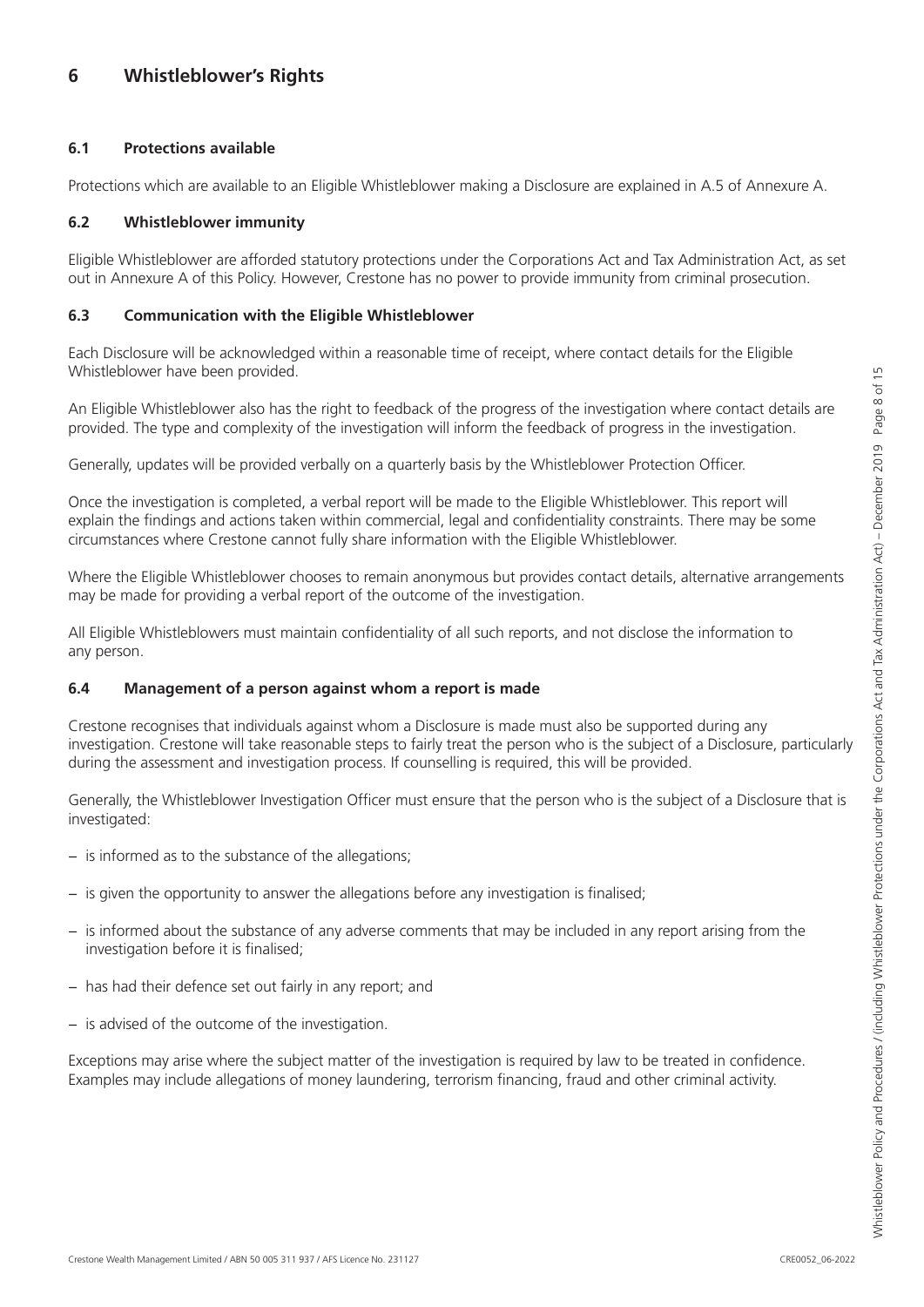# <span id="page-9-0"></span>**Further information**

Eligible Whistleblowers who would like further information concerning this Policy (including how it works and what it covers), should contact the Whistleblower Protection Officer in the first instance.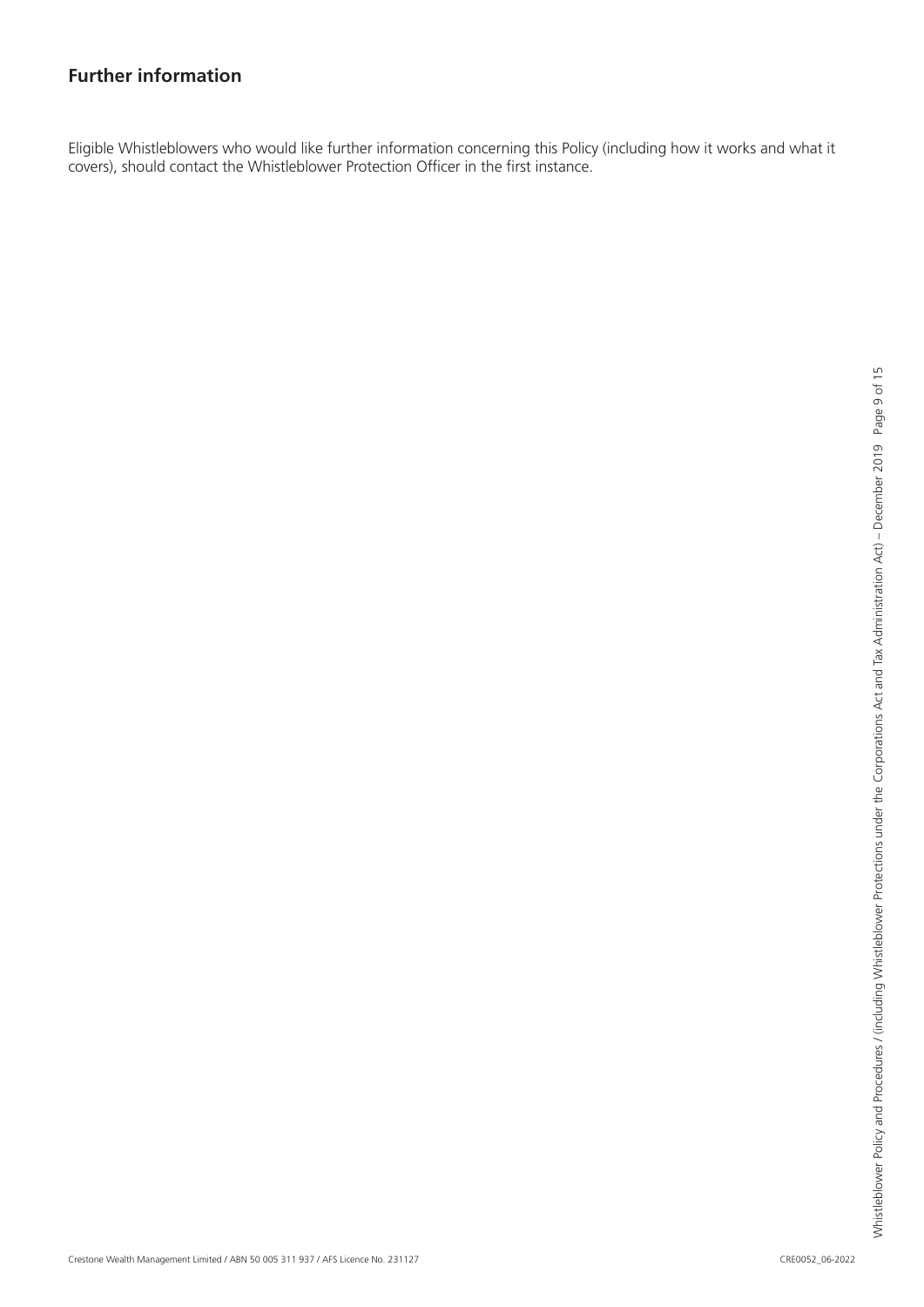# <span id="page-10-0"></span>**Annexure A – Processes Relating To Statutory Disclosures**

*Note: There are certain differences between the whistleblower protections that exist under the Corporations Act and those under the Taxation Administration Act. An Eligible Whistleblower must read this Annexure carefully before making a Disclosure to ensure that they understand what is required in order to be afforded adequate protection.*

### **A.1 Who is a Whistleblower under the Corporations Act and Tax Administration Act?**

Under the Corporations Act and Tax Administration Act, an "Eligible Whistleblower" is an individual who is, or has been, any of the following in relation to Crestone Holdings Limited or any of its subsidiaries (**Crestone**):

- − an employee (including contractors) or officer;
- − a supplier of goods or services (whether paid or unpaid), including their employees;
- − an associate; and
- − a relative<sup>2</sup>, a dependent or dependent of a spouse of <u>any of the above</u> individuals.

### **A.2 What Disclosures are protected under the Corporations Act?**

Disclosures made by an Eligible Whistleblower are protected under the Corporations Act where s/he has reasonable grounds to suspect that any of the following matters have occurred (**Reportable Conduct**) and they are reported in the prescribed form and manner (see A.4 below):

- (a) misconduct, or an improper state of affairs or circumstances in relation to Crestone;
- (b) contravention by Crestone (or one of its employees or officers) of the Corporations Act or the *Australian Securities*  and Investments Commissions Act 2001 (Cth) or an instrument made under one of those Acts<sup>3</sup>;
- (c) an offence by Crestone (or one of its employees or officers) against any other law of the Commonwealth that is punishable by imprisonment for a period of 12 months or more; or
- (d) conduct by Crestone (or one of its employees or officers) that represents a danger to the public or the financial system.

For guidance purposes, examples of Reportable Conduct include:

- − insider trading;
- − insolvent trading;
- − dishonest conduct in relation to financial services;
- − the provision of defective disclosure documents (including FSGs and SOAs);
- − fraud, money laundering or misappropriation of funds;
- − offering or accepting a bribe;
- − falsification of accounts;
- − failure of a director or other officer of a Crestone company to act in good faith; and
- − failure of a director to give notice of any material personal interest in a matter relating to the affairs of the company.

<sup>2</sup> In relation to Statutory Disclosures under the Tax Administration Act, only a spouse or child of one of the above individuals (or a dependent of one of the above individuals or their spouse) is an Eligible Whistleblower.

<sup>3</sup> The Corporations Act protections also extend to disclosures relating to contraventions of the following Commonwealth legislation (and related instruments): *Banking Act 1959, Financial Sector (Collection of Data) Act 2001*, *Insurance Act 1973*, *Life Insurance Act 1995*, *National Consumer Credit Protection Act 2009* and *Superannuation Industry (Supervision) Act 1993*. However, none of those Acts currently applies to Crestone.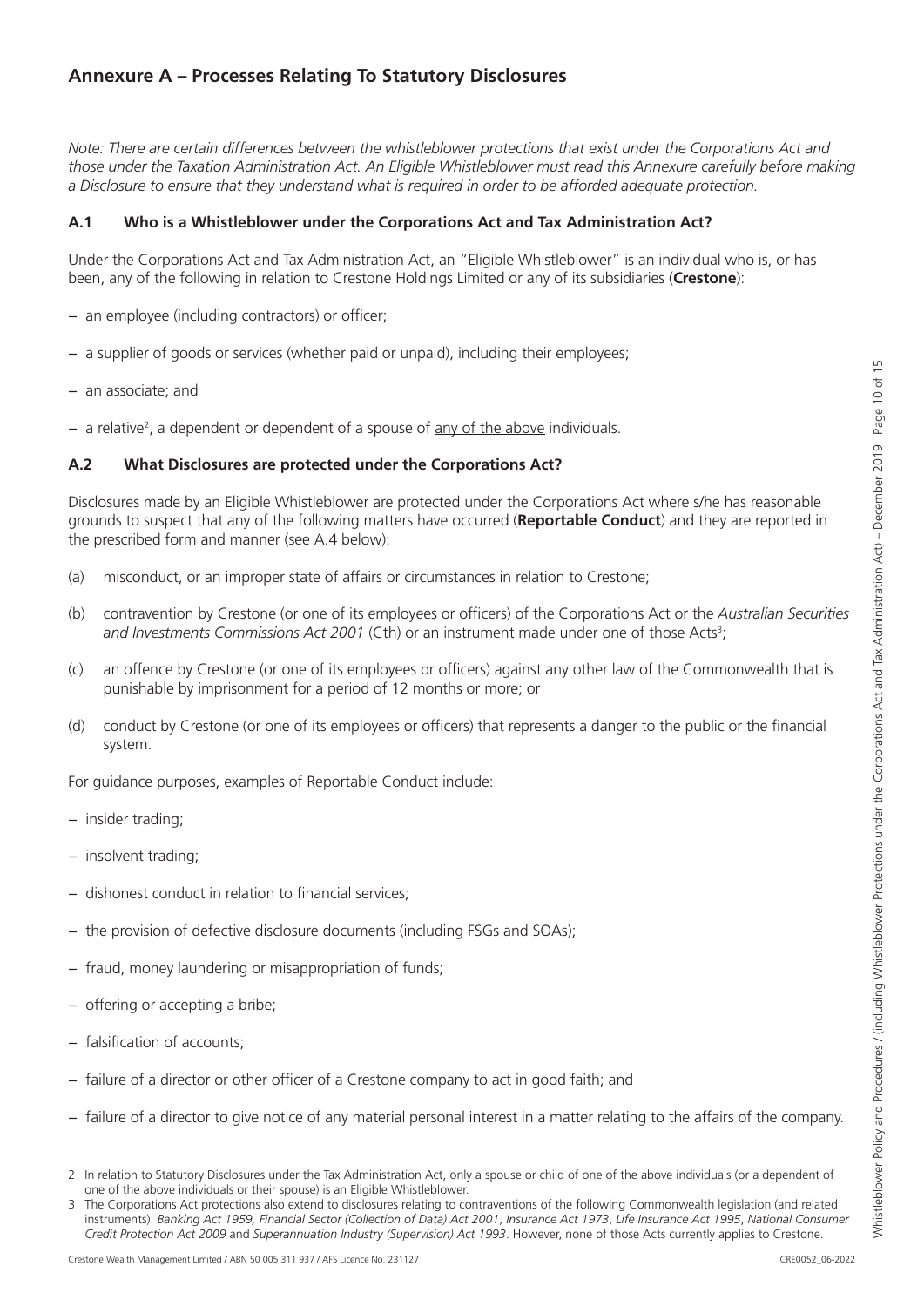Importantly, the Reportable Conduct noted in a) and d) above does not necessarily need to involve a contravention of any particular law. In addition, protection remains afforded to Disclosures that turn out to be incorrect, provided there were reasonable grounds for suspicion.

However, Disclosures that concern 'personal work-related grievances' do not generally qualify for protection under the Corporations Act<sup>4</sup>. Personal work-related grievances are those that relate to the discloser's current or former employment and have, or tend to have, implications for the discloser personally, but do not (i) have any other significant implications for Crestone, or (ii) relate to the Reportable Conduct noted at b), c) or d) above. However, a personal workrelated grievance may still qualify for protection if it includes information about misconduct.

For example, a Disclosure relating to a conflict between the discloser and another employee would not ordinarily be protected under the Corporations Act. However, if that conflict related to misconduct that had significant implications for Crestone or involved the victimisation of an Eligible Whistleblower, protection may be available.

### **A.3 What Disclosures are protected under the Tax Administration Act?**

Disclosures made by an Eligible Whistleblower are protected under the Tax Administration Act where s/he has reasonable grounds to suspect misconduct, or an improper state of affairs or circumstances, in relation to the 'tax affairs'5 of Crestone, and the information provided may assist the recipient to perform functions or duties in relation to those tax affairs (**Reportable Tax Conduct**), provided the Disclosure is made in the prescribed form and manner (see A.4 below). Once again, Reportable Tax Conduct does not necessarily need to involve a contravention of law.

In addition, an Eligible Whistleblower may make a Disclosure to the Commissioner of Taxation where the information may assist the Commissioner to perform his or her functions or duties under a taxation law in relation to Crestone.

### **A.4 Prescribed form and manner of Disclosure to obtain protections under Corporations Act and Tax Administration Act**

### **A.4.1 Disclosure to a Crestone eligible recipient**

An Eligible Whistleblower may make a Statutory Disclosure of Reportable Conduct and Reportable Tax Conduct to any of the following "eligible recipients":

- − a person authorised by Crestone to receive a Disclosure under the Policy (i.e. line manager, Whistleblower Protection Officer or Whistleblower Investigation Officer);
- − an officer or senior manager<sup>6</sup> of Crestone; and
- − an auditor or member of an audit team conducting an audit on Crestone.

In addition, a Statutory Disclosure of Reportable Conduct may be made to an actuary of Crestone, while a Statutory Disclosure of Reportable Tax Conduct may also be made to i) a registered tax agent or BAS agent that provides tax agent or BAS services to Crestone, and ii) any other Crestone employee or officer who has functions or duties that relates to Crestone's tax affairs (for example, the ATO Public Officer).

Please note that the Reportable Conduct and Reportable Tax Conduct can be anonymously disclosed using an encrypted, disposal email address.

### **A.4.2 Disclosure to regulators**

An Eligible Whistleblower may make a Statutory Disclosure of the Reportable Conduct to ASIC, APRA or any other prescribed Commonwealth authority<sup>7</sup>.

While no specific regulator has been nominated for Reportable Tax Conduct, the general capacity for an Eligible Whistleblower to make a Disclosure to the Commission of Taxation (noted at A.3 above) is noted.

<sup>4</sup> A disclosure concerning a personal work-related grievance that is made to a solicitor per A.4.5 may qualify for protection.

<sup>&#</sup>x27;Tax affairs' means affairs relating to any tax imposed by or under, or assessed or collected under, a law administered by the Commissioner Of Taxation (including income and payroll tax, GST and PAYG withholding).

<sup>6</sup> The definition of "Senior Manager" is in accordance with the Corporations Act, which includes any Crestone representative that makes, or participates in making, decisions that affect the whole, or a substantial part, of the business of Crestone, or who has the capacity to affect significantly Crestone's financial standing.

<sup>7</sup> As at 1 September 2019, no other Commonwealth Authority has been prescribed for this purpose.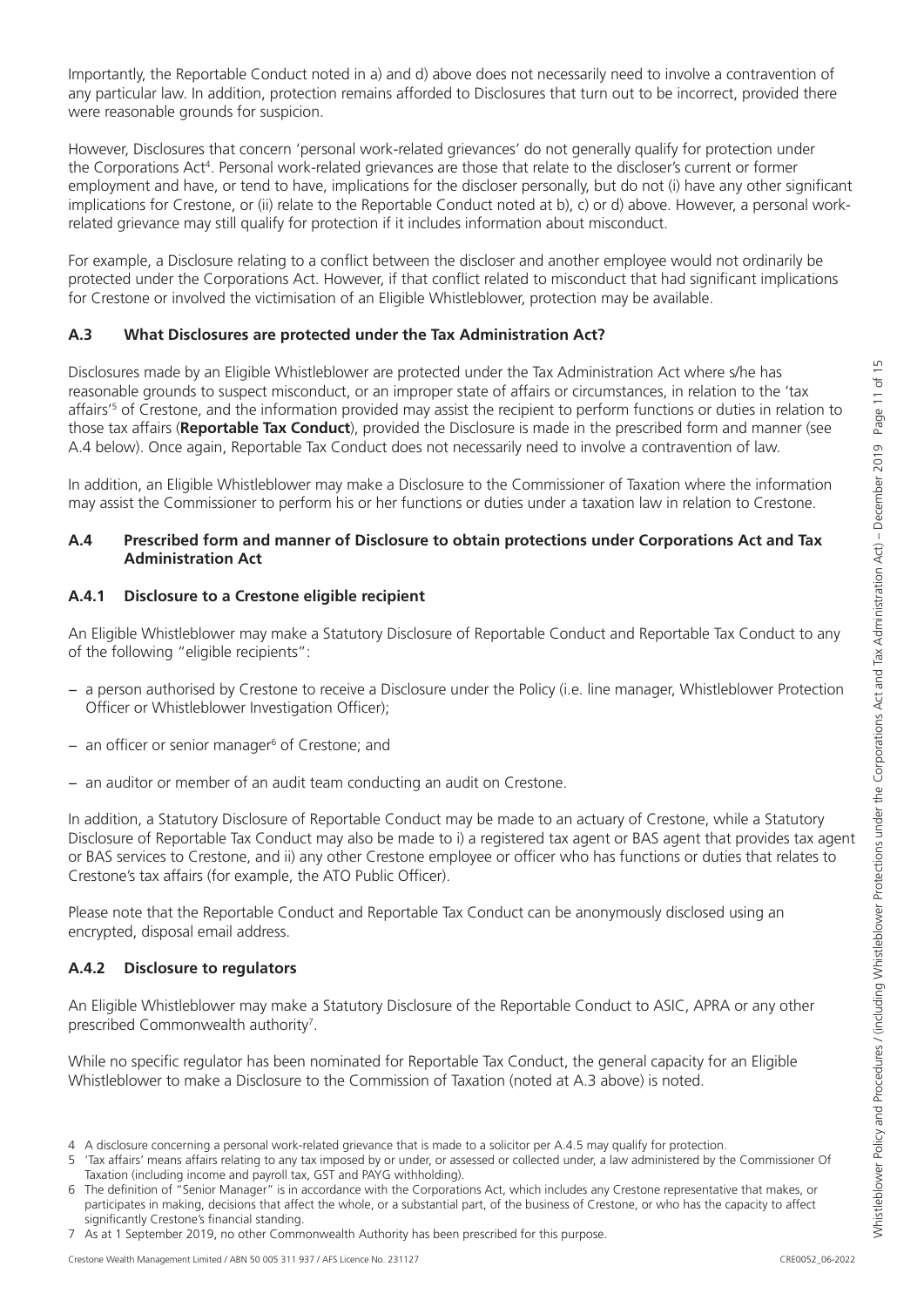### **A.4.3 Public interest disclosure (Reportable Conduct only)**

An Eligible Whistleblower may make a Statutory Disclosure of Reportable Conduct to a journalist<sup>8</sup> or a member of a Commonwealth, State or Territory Parliament provided the following process is followed:

- (a) the Eligible Whistleblower first makes a Statutory Disclosure of Reportable Conduct to a regulator in accordance with A.4.2 above (**previous disclosure**);
- (b) at least 90 days must have passed since the previous disclosure to the regulator was made;
- (c) the Eligible Whistleblower does not have reasonable grounds to believe that action is being, or has been, taken to address the Reportable Conduct;
- (d) the Eligible Whistleblower has reasonable grounds to believe that making a further disclosure of the information would be in the public interest;
- (e) the Eligible Whistleblower makes a written notification to the recipient of the previous disclosure that the Eligible Whistleblower intends to make a public interest disclosure and includes sufficient information to identify the previous disclosure; and
- (f) the disclosure to the journalist or parliamentarian by the Eligible Whistleblower is no greater than is necessary to inform the recipient of the Reportable Conduct.

The Eligible Whistleblower should contact an independent legal adviser before making a public interest disclosure.

### **A.4.4 Emergency disclosure (Reportable Conduct only)**

An 'emergency disclosure' of Reportable Conduct may be made by an Eligible Whistleblower to a journalist or a member of a Commonwealth, State or Territory Parliament if:

- (a) the Eligible Whistleblower first makes a Statutory Disclosure of the Reportable Conduct to a regulator in accordance with A.4.2 above (**previous disclosure**);
- (b) the Eligible Whistleblower has reasonable grounds to believe that the information concerns a substantial and imminent danger to the health or safety of one or more persons or to the natural environment;
- (c) the Eligible Whistleblower makes a written notification to the recipient of the previous disclosure that the Eligible Whistleblower intends to make an emergency disclosure and includes sufficient information to identify the previous disclosure; and
- (d) the emergency disclosure is no greater than is necessary to inform the recipient of the Reportable Conduct.

The Eligible Whistleblower should contact an independent legal adviser before making an emergency disclosure.

### **A.4.5 Disclosure to solicitor**

An Eligible Whistleblower may make a Statutory Disclosure of Reportable Conduct or Reportable Tax Conduct to a legal practitioner for the purposes of obtaining legal advice or legal representation about the operation of the whistleblower provisions in the Corporations Act and Tax Administration Act. Disclosures to a legal practitioner for the purpose of obtaining legal advice or legal representation in relation to the operation of the whistleblower provisions in the relevant Act are protected, even in the event that the legal practitioner concludes that a disclosure does not relate to a disclosable matter.

- (a) a newspaper or magazine; (b) a radio or television broadcasting service;
- (c) an electronic service (including a service provided through the internet) that:
	- (i) is operated on a commercial basis, or operated by a body that provides a national broadcasting service (within the meaning of the *Broadcasting Services Act 1992*); and
	- (ii) is similar to a newspaper, magazine or radio or television broadcast.

<sup>8 &#</sup>x27; Journalist' means a person who is working in a professional capacity as a journalist for any of the following: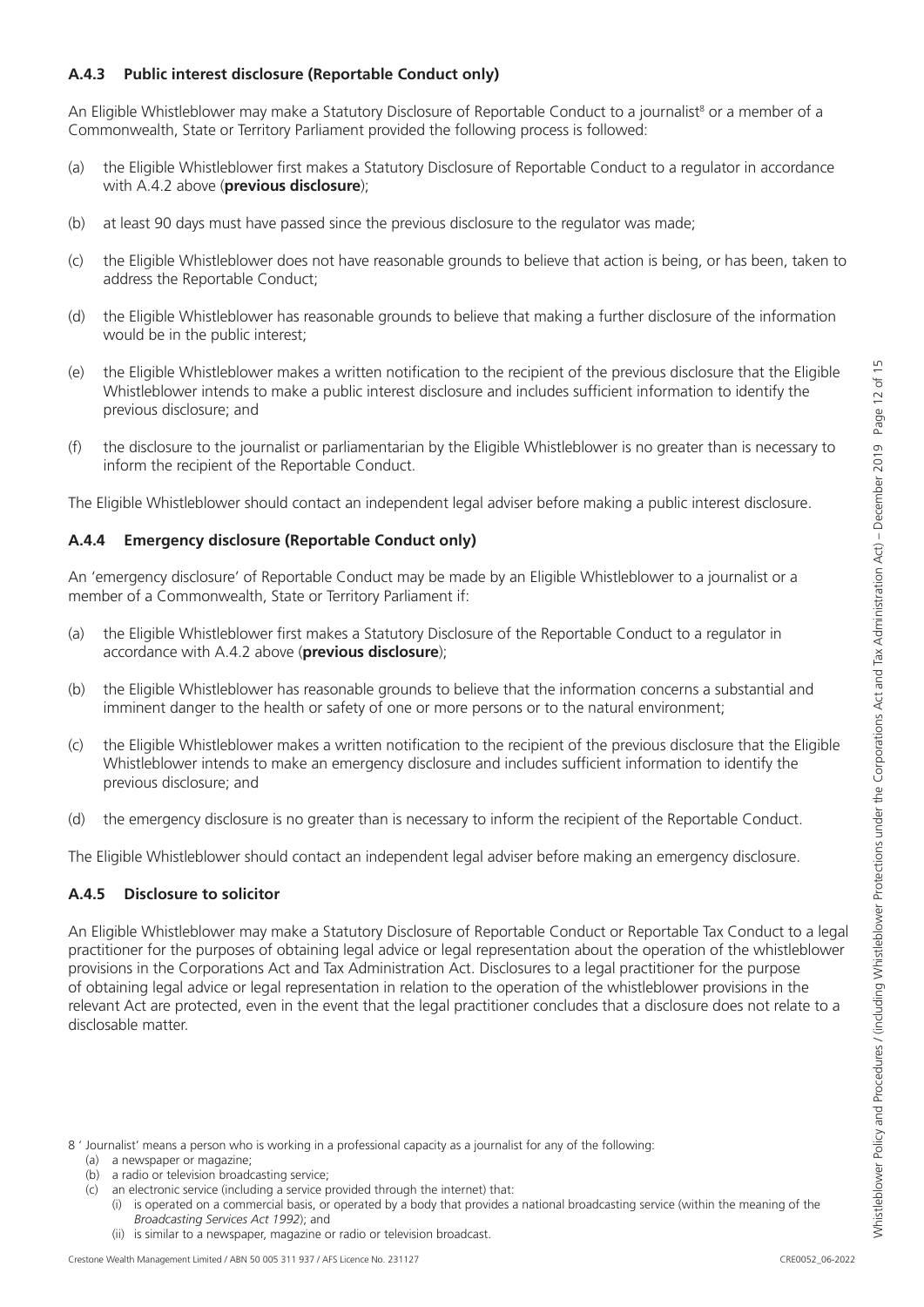### **A.5 What protections are available to an Eligible Whistleblower if a Disclosure is made in accordance with the Corporations Act or Tax Administration Act?**

An Eligible Whistleblower who makes a Statutory Disclosure in accordance with the Corporations Act or Tax Administration Act receives the following protections, from the time they make the disclosure.

### **A.5.1 Identity protection (confidentiality)**

Neither the identity nor information likely to lead to the identification of an Eligible Whistleblower who has made a Statutory Disclosure in accordance with the Corporations Act or Tax Administration Act, may be disclosed, except in the following circumstances:

- (a) consent to disclosure is provided by the Eligible Whistleblower;
- (b) the disclosure is made to a member of the Australian Federal Police;
- (c) the disclosure is made to a legal practitioner, for the purposes of obtaining legal advice or legal representation about the whistleblower provisions in the Corporations Act or Tax Administration Act (as applicable);
- (d) for Reportable Conduct only, the disclosure is made to ASIC or APRA; and
- (e) for Reportable Taxation Conduct only, the disclosure is made to the Commission for Taxation.

Nonetheless, Crestone may disclose information concerning a Statutory Disclosure if:

- (a) the information does not include the Eligible Whistleblower's identity;
- (b) it is reasonably necessary to investigate the issues raised in the Statutory Disclosure; and
- (c) all reasonable steps have been taken to reduce the risk that the Eligible Whistleblower will be identified from the information.

Eligible Whistleblowers should also note that unless consent to the disclosure of their identity is given, there may be limits to the extent to which an investigation under section 5 of the Policy can be undertaken.

### *Note: Failure to comply with this section is a criminal offence.*

### **A.5.2 Protection from victimisation**

An Eligible Whistleblowers must not be subject to victimisation (being conduct (or the threat of conduct) which causes (or would cause) them to suffer detriment), as a result of them making, or potentially making, a Statutory Disclosure.

Examples of such victimisation include:

- − dismissal;
- − demotion;
- any form of harassment;
- − discrimination;
- − current or future bias; or
- − threats of any of the above.

# *Note: Failure to comply with this section is a criminal offence.*

It should be noted that certain conduct will not constitute victimisation including reasonable actions to protect an Eligible Whistleblower from detriment (for example, when the Statutory Disclosure relates to wrongdoing in their immediate work area) and appropriate disciplinary action.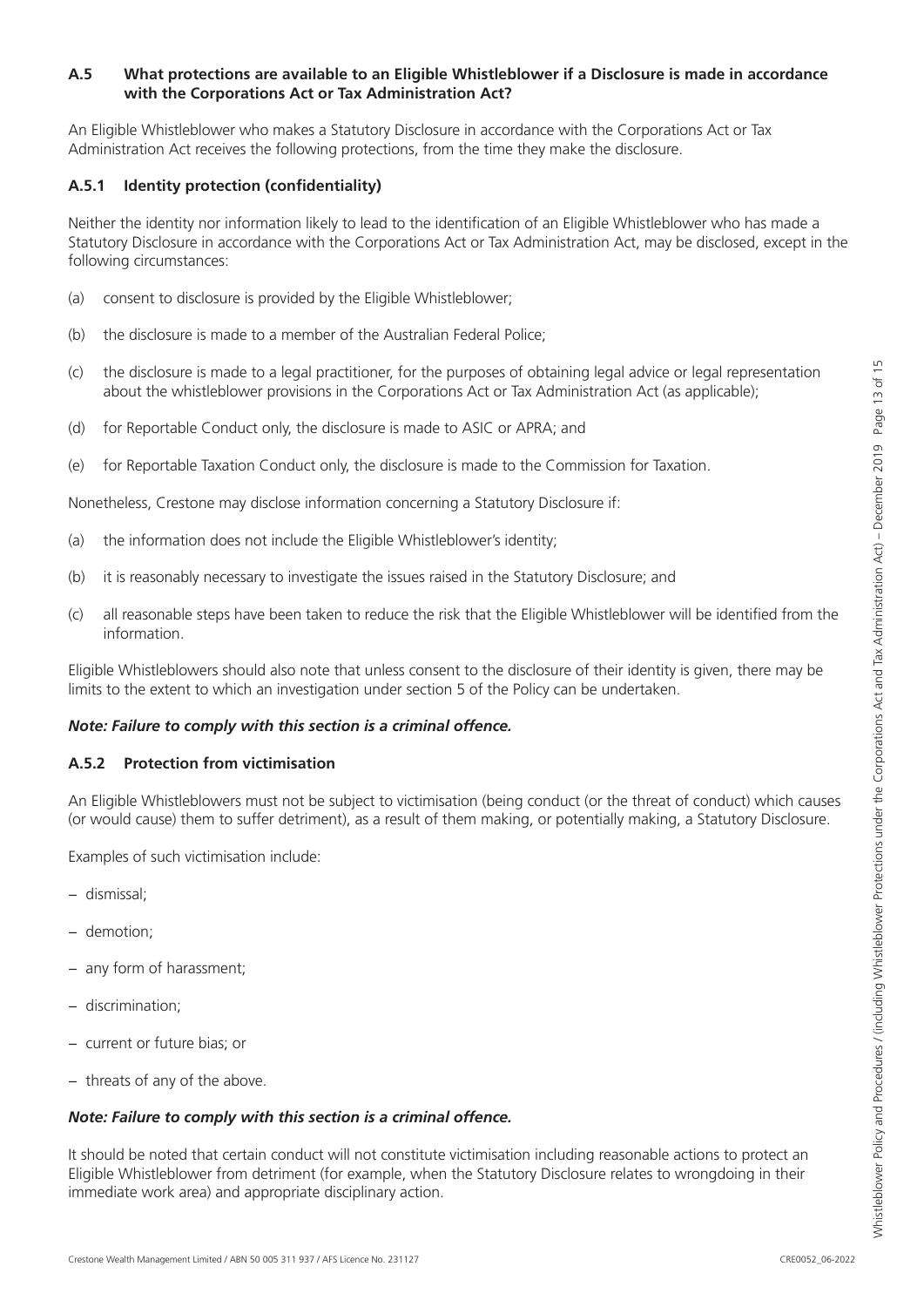penalised due to their Statutory Disclosure, should immediately report the issue to the Whistleblower Protection Officer. They may also seek legal advice or contact ASIC if they believe they have been penalised or disadvantaged as a result of making a Statutory Disclosure. **A.5.3 Civil, criminal and administrative liability protection**

An Eligible Whistleblower has immunity from any civil, criminal or administrative liability for making the Statutory Disclosure. This means that no contractual or other remedies may be enforced against an Eligible Whistleblower for making the Statutory Disclosure (including for breach of confidentiality).

An Eligible Whistleblower who believes they, or their family, have been the victim of any of the above or otherwise

In addition, where the Statutory Disclosure is made in accordance with A.4.2, A.4.3 or A.4.4, the information contained in that Statutory Disclosure is not admissible in evidence against the Eligible Whistleblower in criminal proceedings or in proceedings for the imposition of a penalty, other than proceedings in respect of the falsity of the information.

Importantly however, an Eligible Whistleblower may still be subject to civil, criminal or administrative liability in relation to their conduct as revealed by the Statutory Disclosure.

# **A.5.4 Compensation and other remedies**

An Eligible Whistleblower may seek compensation and other remedies through the courts if they are not afforded the protections noted above. This may include seeking compensation from Crestone for failing to take reasonable precautions or steps to ensure those protections were afforded to the Eligible Whistleblower.

Eligible Whistleblowers should seek independent legal advice in relation to any claim for compensation or other remedy.